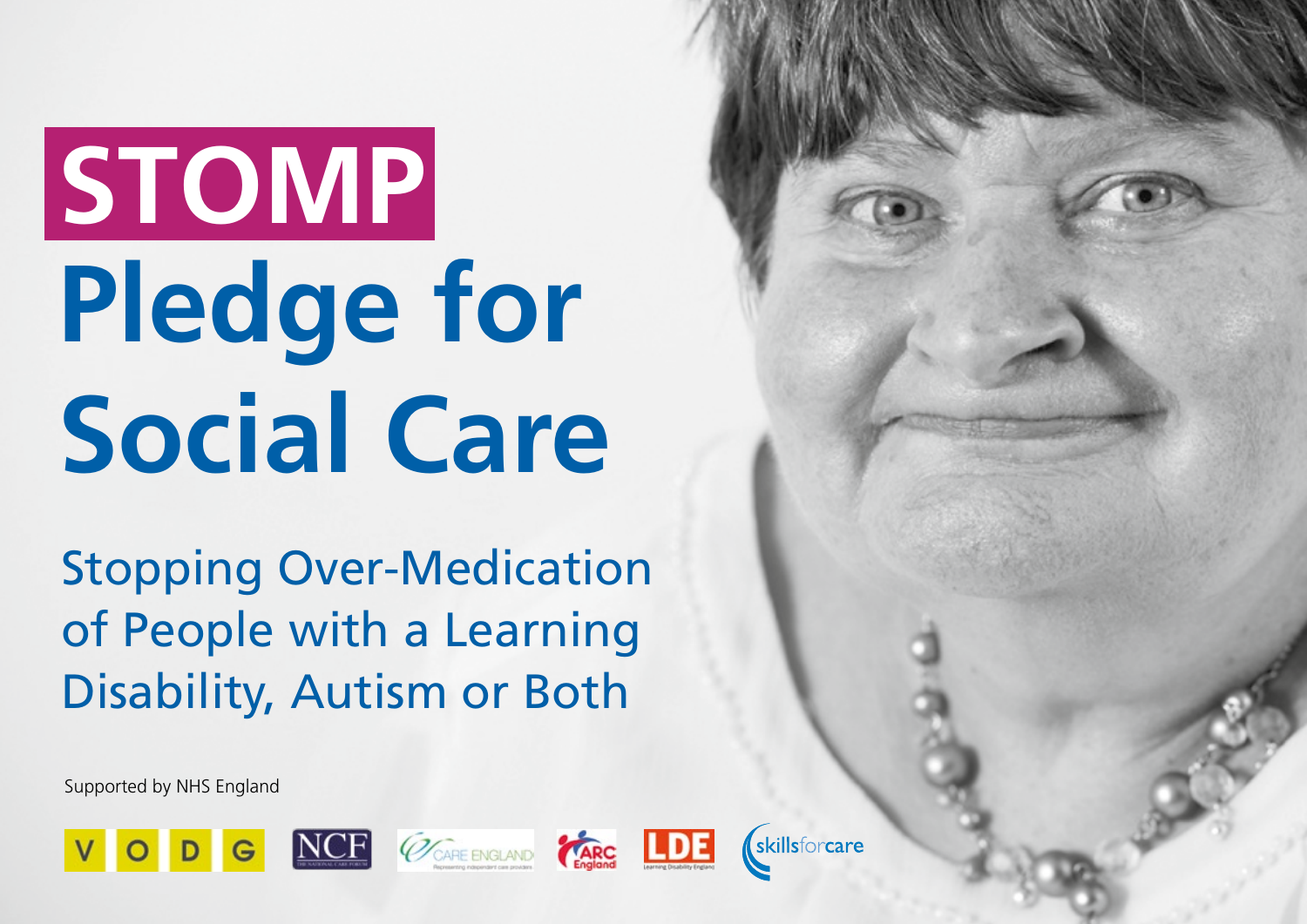## **STOMP Pledge for Social Care**

#### Stopping Over-Medication of People with a Learning Disability, Autism or Both

We pledge to act in the best interests of the people we support at all times by:

- Actively promoting alternatives to medication such as active support, intensive interaction or positive behaviour support.
- Ensuring the people we support, and their circle of support, are involved in decisions about their care, including their medication.
- Ensuring all staff have an understanding of psychotropic medication, including its main uses and side effects.
- Encouraging staff to speak up if they have a concern that a person we support may be over-medicated.
- Maintaining accurate records about the health, wellbeing and behaviour of the people we support.
- Supporting people to have regular reviews of their medication.
- Monitoring the use of psychotropic medication.
- Working with people with a learning disability, autism or both, their families, health professionals, commissioners and others to stop over-medication. This includes working closely with prescribers.

We will set out the actions we will take and report annually on the progress we have made.

Sign up to the STOMP pledge for social care at **[www.vodg.org.uk/campaigns/stompcampaign/](http://www.vodg.org.uk/campaigns/stompcampaign)**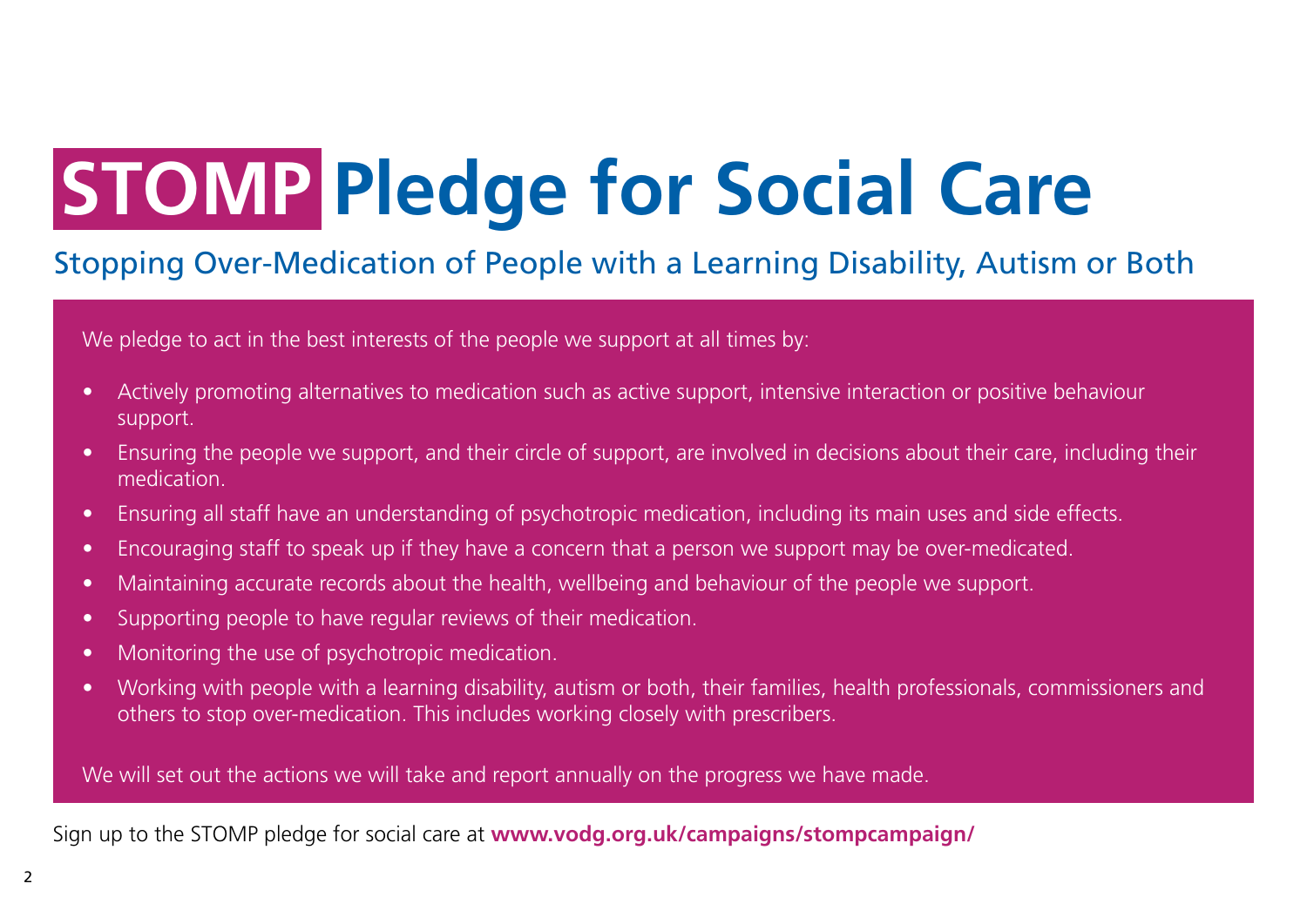## **Introduction**

It is estimated that on an average day in England between 30,000 and 35,000 people with a learning disability, autism or both are taking prescribed psychotropic<sup>1</sup> medication without appropriate clinical justification. Long-term use of these medicines puts people at unnecessary risk of a wide range of side effects including weight gain, organ failure and even premature death.

#### **STOMP aims to:**

- Improve the quality of life of people with a learning disability, autism or both
- Make sure people only receive psychotropic medication for the right reasons and in the right amount
- Improve understanding of psychotropic medicines and when they should or should not be given
- Improve understanding of alternatives to medication
- Make sure that people with a learning disability, autism or both are involved in decisions about their health and treatment.

People may be prescribed medication as a way of controlling their behaviour, even though there are alternative evidence-based approaches available. NICE guidance<sup>2</sup> states that the use of psychotropic medication should be the last resort for managing behaviour which challenges and should only be considered if:

- Psychology or other therapies do not help within an agreed timeframe
- Treatment for a mental or physical health condition has not improved the behaviour
- The risk of harm to the person or others is very severe

Psychotropic medication should only be prescribed for managing behaviour which challenges when it is used in combination with psychology or other therapies.

While the final responsibility for prescribing always sits with a doctor, there is much that social care providers can do to reduce the risk of people taking more psychotropic medication than they need. The STOMP pledge aims to help providers to think about their role in supporting people to reduce the amount of inappropriate psychotropic medication they take and delivering the right support at the right time.

1. The term "psychotropic" refers to medication which results in alterations to perception, mood or consciousness.

2. National Institute for Health and Care Excellence (2015) Challenging behaviour and learning disabilities: prevention and interventions for people with learning disabilities whose behaviour challenges. Accessed: https://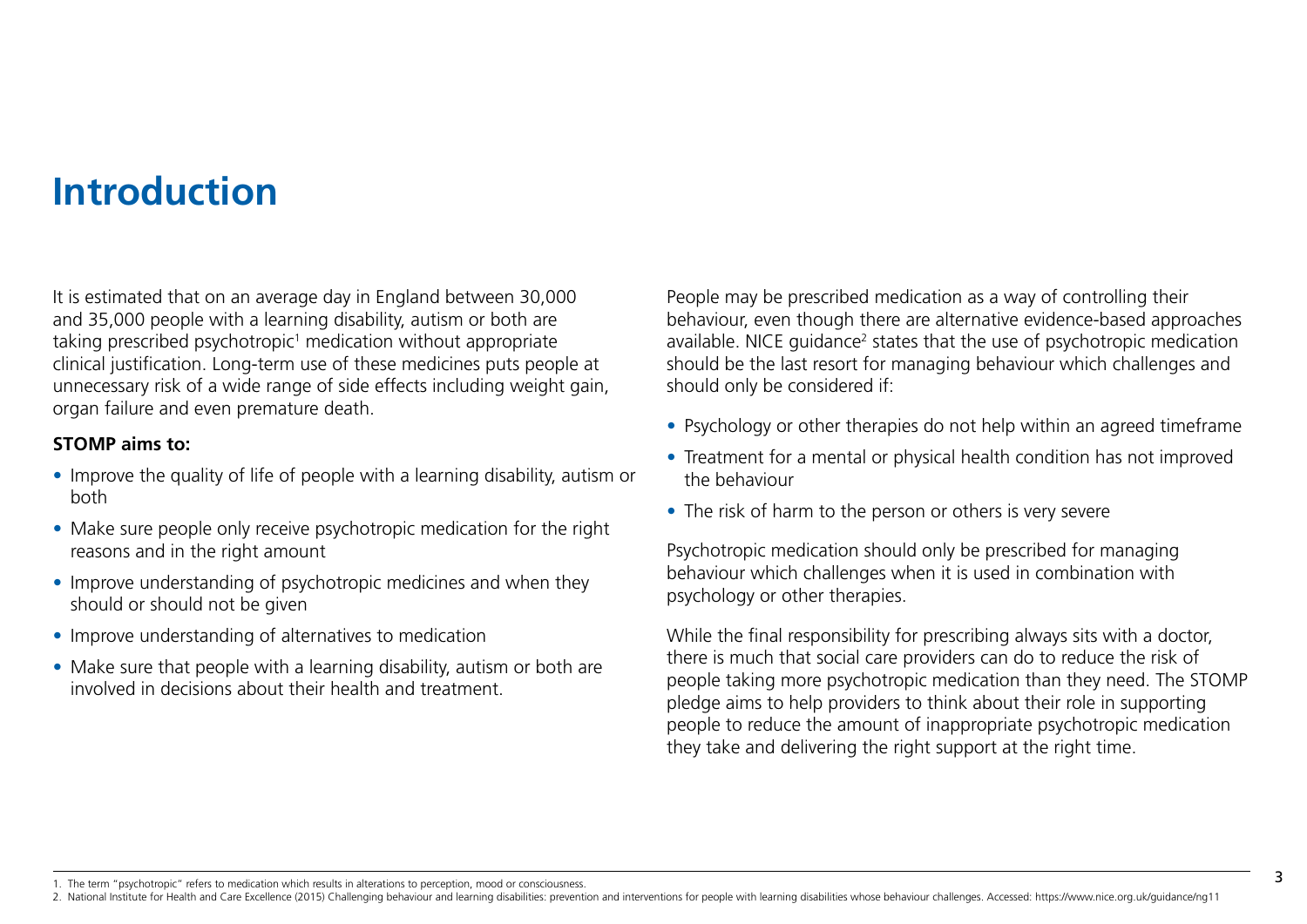## **Implementing the pledge**

#### **Getting started**

Social care provider organisations are invited to sign up to the STOMP pledge for social care at **[www.vodg.org.uk/campaigns/](http://www.vodg.org.uk/campaigns/stompcampaign) [stompcampaign](http://www.vodg.org.uk/campaigns/stompcampaign)/**

We are asking each STOMP signatory to identify a lead person who will champion STOMP in their organisation. Each signatory is also asked to complete a self-assessment and develop an organisational action plan identifying the steps they will take to stop the over-medication of people with a learning disability, autism or both.

#### **Self-assessment**

We suggest that you start by assessing your organisation's current practice in relation to the pledge commitments. In scoring the organisation you are more likely to reach helpful and practical conclusions if you:

- Talk as a team about how you are doing and be honest
- Talk to staff, the people you support and their families
- Base your score on evidence
- Think about what you need to do next so that the people you support are less likely to experience over-medication

| Score | Basis of scoring in each area |
|-------|-------------------------------|
|       | We always do this             |
|       | We sometimes do this          |
|       | We rarely/never do this       |

#### **Action planning**

On pages 6-7 we have suggested some 'things to think about' and 'steps you might take' at an organisational and a local level. These are designed to assist providers in both developing a high-level plan and cascading their commitment to STOMP throughout their organisation. These suggestions are not intended to be exhaustive.

The self-assessment and planning tool is on pages 9-12. An Excel version is available at **[https://www.vodg.org.uk/campaigns/](https://www.vodg.org.uk/campaigns/stompcampaign) [stompcampaign](https://www.vodg.org.uk/campaigns/stompcampaign)/**

Signatories should send their completed organisational STOMP action plan to **[stomp@vodg.org.uk](http://stomp@vodg.org.uk)**

#### **Review**

We will periodically ask providers to review progress and refresh their action plan. We provide a suggested format for this. Within the review we will ask providers to share information on:

- The number of people who have reduced their medication; this may be a reduction in the dosage, the number of medications or the amount of PRN/as required medication taken.
- The number of people who, following a multi-disciplinary review, remain on all their psychotropic medication.

This information will help us develop a national picture of the impact STOMP is making.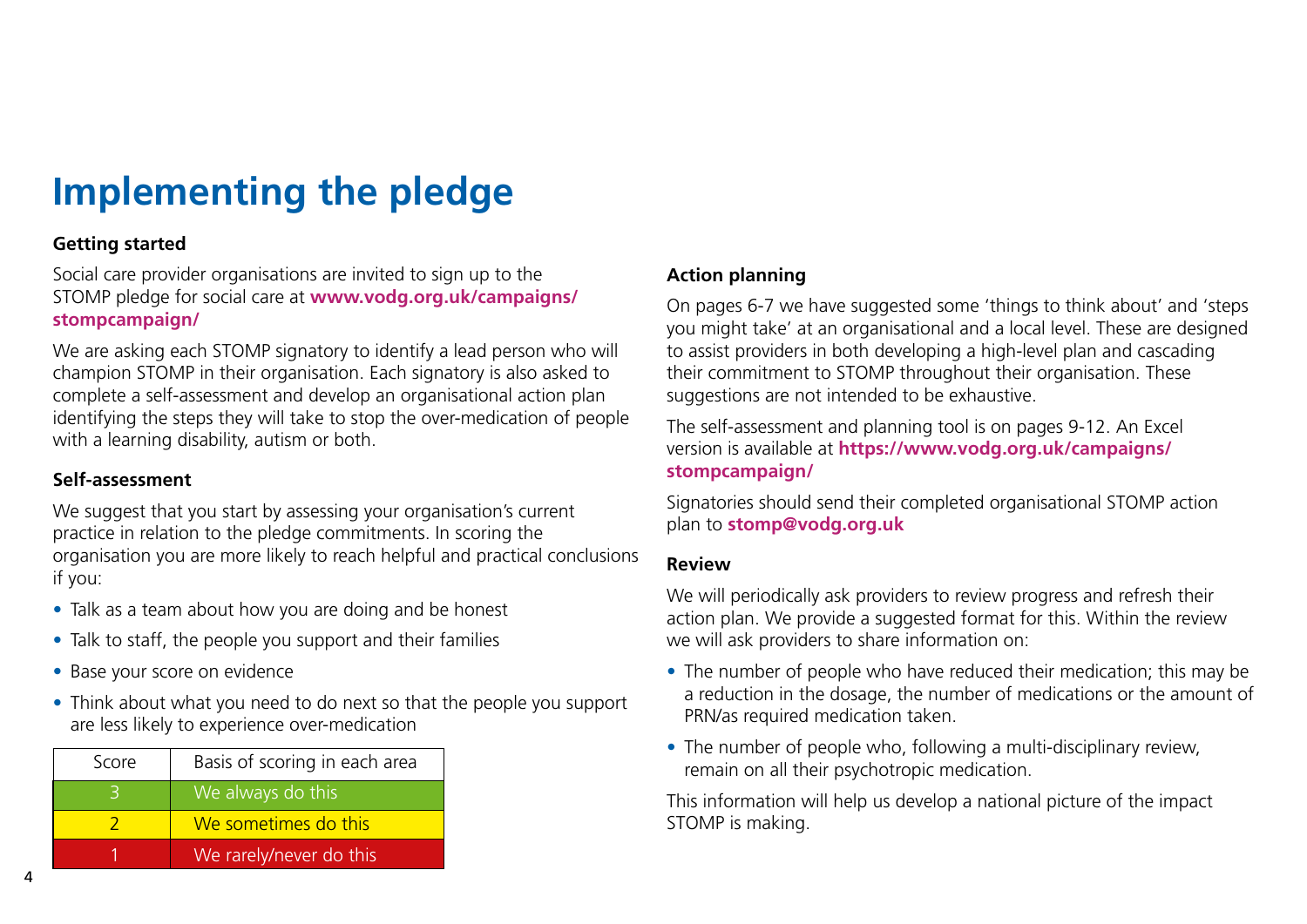## **What support do staff teams need to implement the pledge?**

Staff will need clear communication about why your organisation is signing up to STOMP and the positive differences that stopping overmedication can bring to the lives of the people they support.

It is likely that staff will need to receive training and support which reflects any changes you are asking them to make in their ways of working, for instance concerning communication, active support or positive behaviour support. Providers should take this into account when developing their implementation plan.

## **Who else should we involve?**

It is important that providers talk to the people they support and family carers about the pledge. Introductory information on STOMP can be found at **<https://www.vodg.org.uk/campaigns/stompcampaign>/**.

Providers should also talk to their commissioners and healthcare colleagues about their commitment to STOMP. In particular, they should talk to prescribers (both GP's and psychiatrists) and community learning disability healthcare teams. It may be helpful to do this before getting into conversations about potential changes to an individual's medication, so that the prescriber understands the organisation's commitment to working in partnership to stop overmedication. Information for prescribers can be found at **[https://www.england.nhs.uk/learning](https://www.england.nhs.uk/learning-disabilities/stomp)[disabilities/stomp](https://www.england.nhs.uk/learning-disabilities/stomp)**.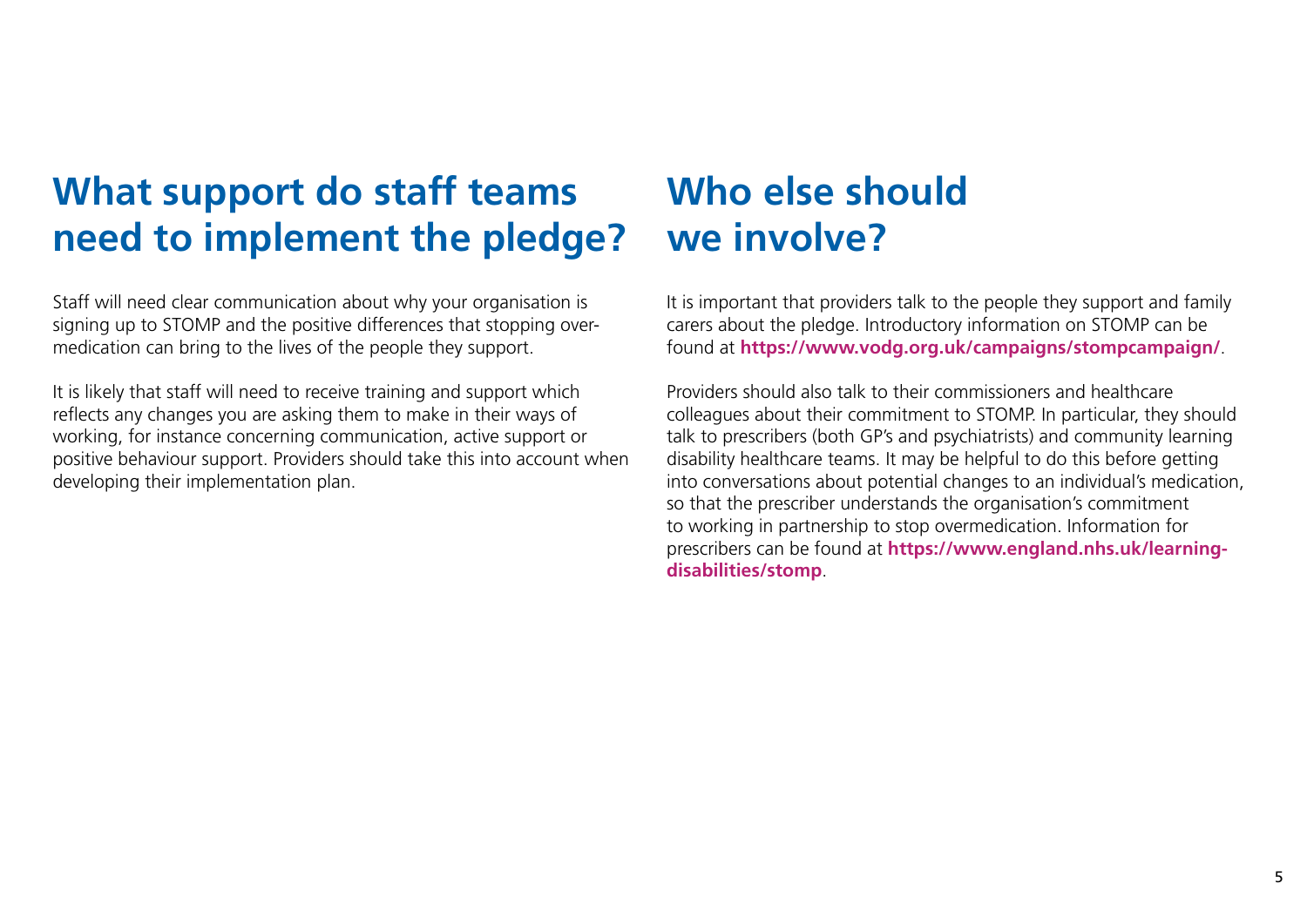## **Things to think about at an organisational level:**

Is your approach to challenging behaviour evidence-based?

What staff training and information do you provide on:

- Person-centred approaches?
- Supporting people with challenging behaviour?
- Supporting people with autism?
- Involving people in decision-making?
- Psychotropic medication?

Is this training and information specific to the needs of the people you support?

What systems are in place to monitor the quality of record keeping about health, wellbeing and behaviour? What are these systems telling you?

How do you know the extent to which psychotropic medication is used in your organisation (both regular use and PRN/as required medication)?

Are psychotropic interventions given the same degree of scrutiny as physical interventions? What monitoring systems do you use?

## **Suggested steps you might take at an organisational level:**

Make your commitment to STOMP known to staff, the people you support, their families and allied health and social care professionals, including commissioners.

Undertake a review of all relevant staff training.

Involve people with a learning disability, autism or both in the delivery of training, such as training about autism or challenging behaviour.

Undertake an audit of the use of psychotropic medication in your organisation.

Introduce a system for monitoring trends in the use of PRN medication.

Review your medication policy to reflect your commitment to STOMP.

Consider upfront what resources you need in place to support people well should their behaviour become more challenging.

Share your learning and good practice concerning stopping overmedication with the social care sector as a whole.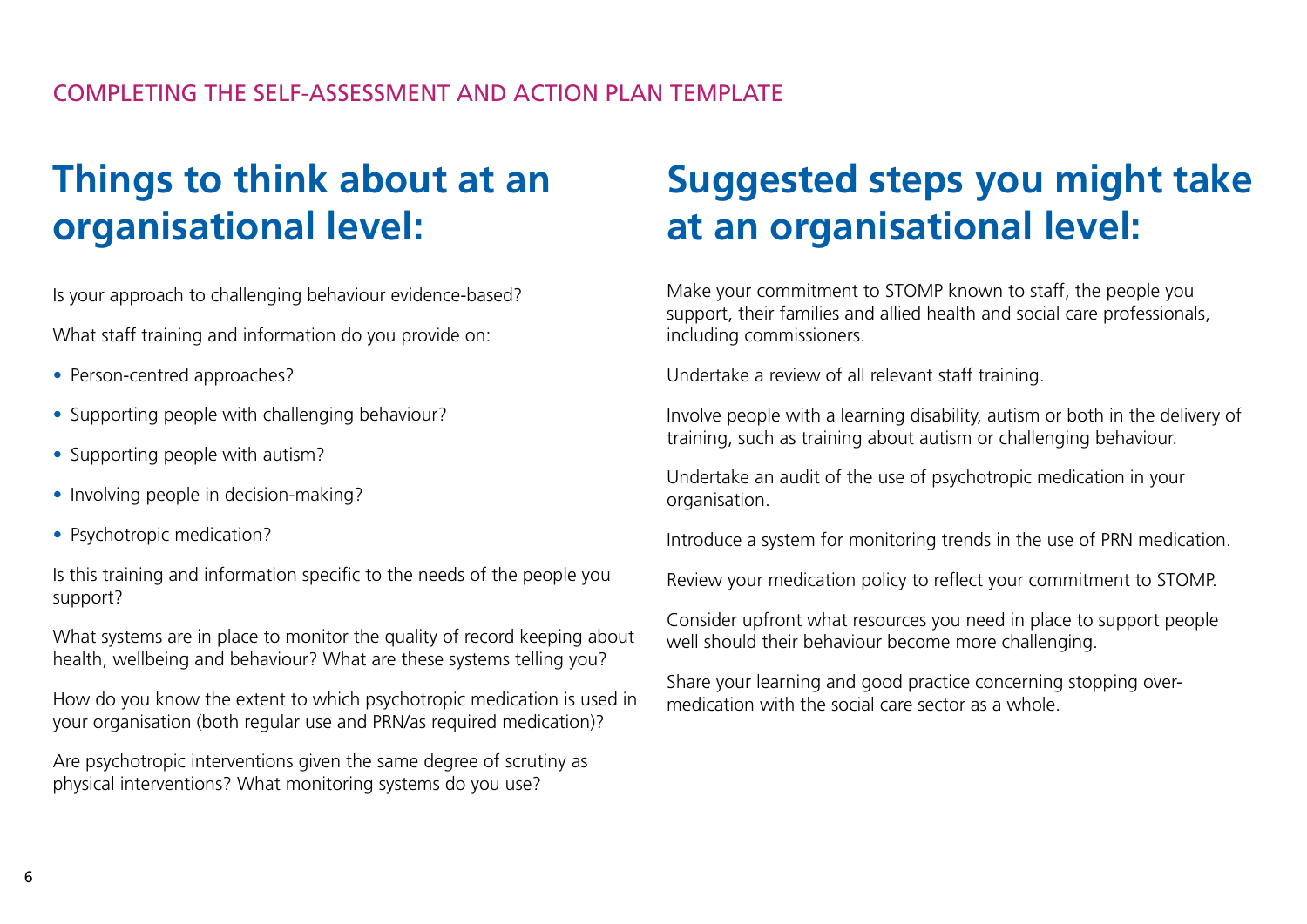## **Things to think about at a local level:**

Are people who may present behaviour which challenges always supported by someone who knows them well, understands their communication and knows how to respond if they are upset?

Can staff describe how the people they support present when they are experiencing the side-effects of medication?

Do staff have the skills and confidence to support people to be involved in decisions about their medication? Can you give recent examples of where staff have involved people in these decisions?

How do staff support people to prepare for their annual health check?

What do the people you support, family carers (if they are involved) and advocates say about their involvement in decisions about medication?

How do you ensure that staff are confident and comfortable in raising a concern?

How do you ensure that the information you supply to a prescriber is complete and accurate?

Can you give recent examples of working in partnership to reduce overmedication?

## **Suggested steps you might take at a local level:**

Discuss your commitment to STOMP with staff, the people you support, their families and allied health and social care professionals.

Develop person-centred plans and resources which support people to take part in decisions about their medication and their annual heath check.

Support people to involve other people of their choice such as family members, and/or an advocate in decisions about their health and medication.

Work closely with prescribers and allied professionals in supporting people to reduce the amount of inappropriate psychotropic medication they take.

Offer a range of activities that support a medication reduction programme, such as talking therapies, support with social interaction and developing a structured day.

Work closely with the person's wider circle of community contacts, such as their landlord, community services and local police, to promote their safety during a medication reduction programme.

Ensure that people taking psychotropic medication receive a multidisciplinary review three months after it was initially prescribed and at least every six months thereafter. If this does not happen, you can request it.

Ensure people's health checks always include a review of their medication. Again, if this does not happen, you can request it.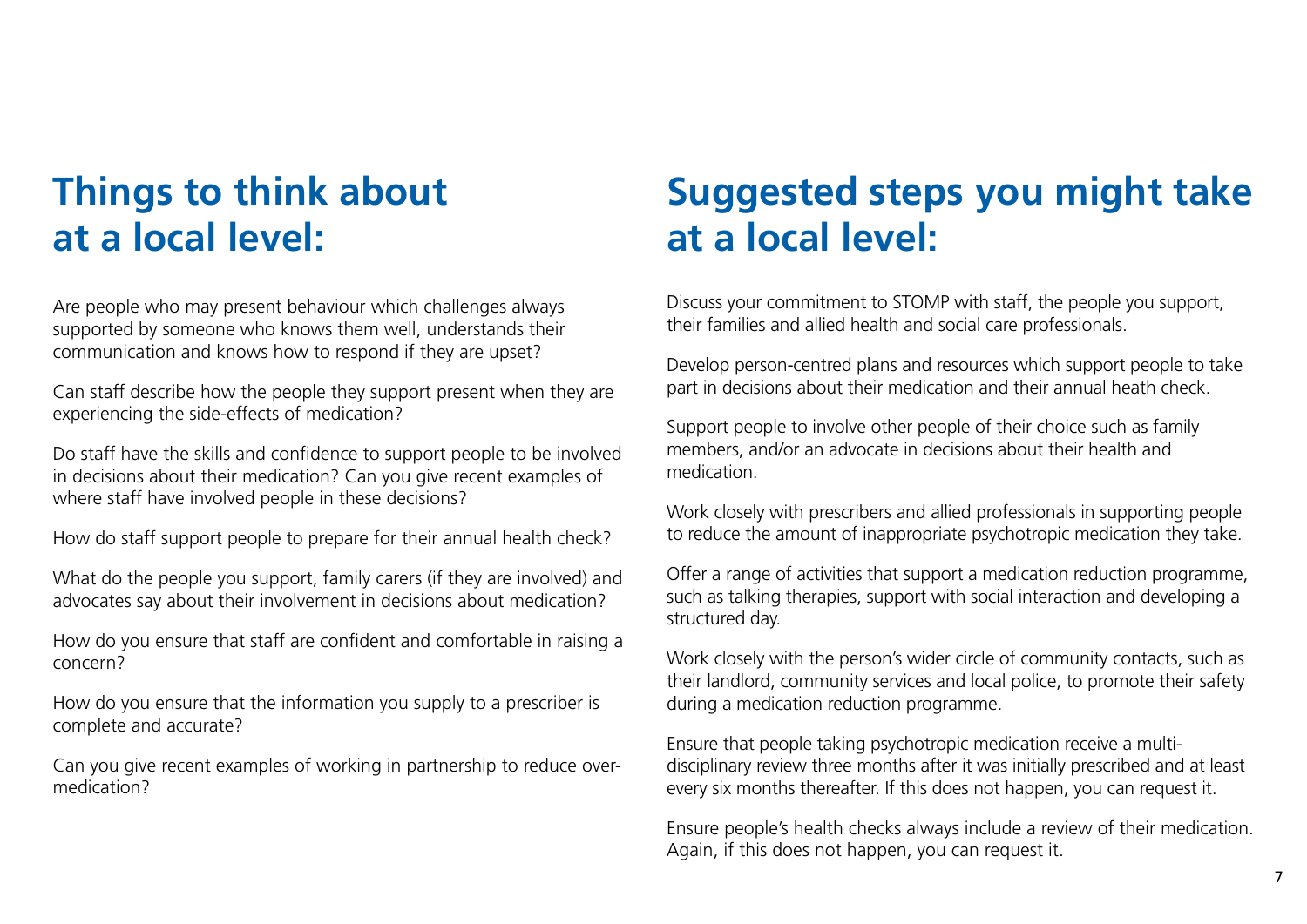## **Resources**

NHS England has developed:

- Guidance for prescribers on Stopping Over-Medication of People With Learning Disabilities
- Accessible advice for patients, families and carers about STOMP

#### **<https://www.england.nhs.uk/learning-disabilities/stomp>**

The Learning Disability Health Charter complements the STOMP pledge. It is designed to support social care providers and their staff teams to promote the health and wellbeing of people with learning disabilities, including enabling them to access primary health services. **[https://www.vodg.org.uk/campaigns/learning-disability-providers](https://www.vodg.org.uk/campaigns/learning-disability-providers-challenged-to-tackle-health-inequali)[challenged-to-tackle-health-inequalities](https://www.vodg.org.uk/campaigns/learning-disability-providers-challenged-to-tackle-health-inequali)/**

The National Institute for Health and Care Excellence issues advice, guidance and standards on a wide range of topics relevant to health and social care. You may find the following resources particularly helpful:

- Psychotropic medicines in people with learning disabilities whose behaviour challenges **<https://www.nice.org.uk/advice/ktt19>**
- Challenging behaviour and learning disabilities; prevention and interventions for people with learning disabilities whose behaviour challenges **[https://www.nice.org.uk/guidance/ng11/resources/](https://www.nice.org.uk/guidance/ng11/resources/challenging-behaviour-and-learning-disabilities-prevention-and-interventions-for-people-with-learning-disabilities-whose-behaviour-challenges-1837266392005) [challenging-behaviour-and-learning-disabilities-prevention](https://www.nice.org.uk/guidance/ng11/resources/challenging-behaviour-and-learning-disabilities-prevention-and-interventions-for-people-with-learning-disabilities-whose-behaviour-challenges-1837266392005)[and-interventions-for-people-with-learning-disabilities-whose](https://www.nice.org.uk/guidance/ng11/resources/challenging-behaviour-and-learning-disabilities-prevention-and-interventions-for-people-with-learning-disabilities-whose-behaviour-challenges-1837266392005)[behaviour-challenges-1837266392005](https://www.nice.org.uk/guidance/ng11/resources/challenging-behaviour-and-learning-disabilities-prevention-and-interventions-for-people-with-learning-disabilities-whose-behaviour-challenges-1837266392005)**
- Autistic spectrum disorder in adults: diagnosis and management **<https://www.nice.org.uk/guidance/cg142>**

BILD provides resources, training and consultancy on active support and positive behaviour support. **[www.bild.org.uk](http://www.bild.org.uk)/**

Easy Health provides a range of accessible resources and information about health.

**<http://www.easyhealth.org.uk>/**

The Royal College of Psychiatrists has produced practice guidelines on Psychotropic drug prescribing for people with intellectual disability, mental health problems and/or behaviours that challenge **[https://www.rcpsych.ac.uk/pdf/FR\\_ID\\_09\\_for\\_website.pdf](https://www.rcpsych.ac.uk/pdf/FR_ID_09_for_website.pdf)**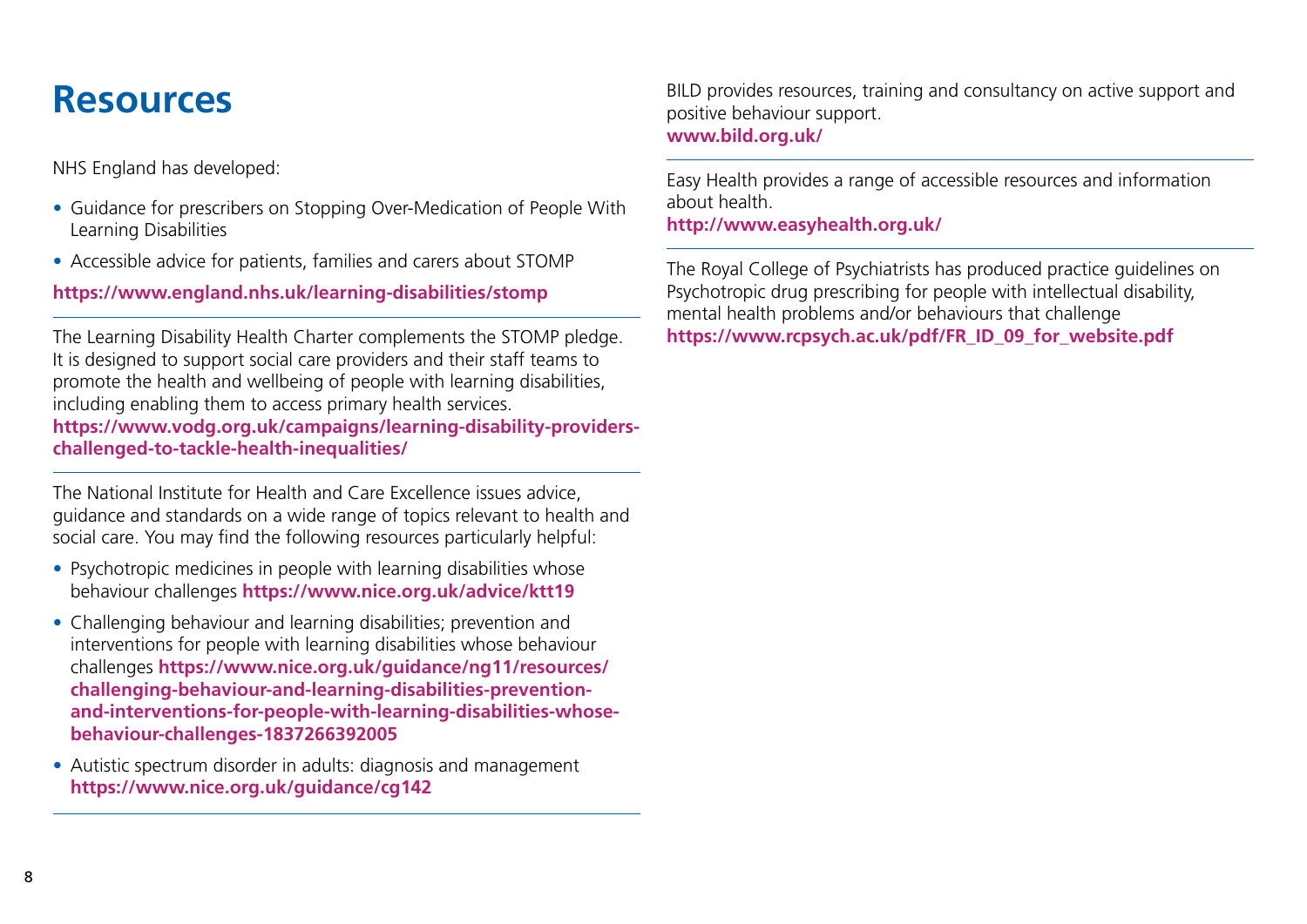| $\sqrt{ }$<br><b>JULIUI</b> | $\sim$<br>. ombletr | Dafe |
|-----------------------------|---------------------|------|
|-----------------------------|---------------------|------|

|                |                                                                                                                                                | Score<br>1,2 or $3$ | What evidence do you have for this score? | What actions do you need to take to<br>maintain or improve your score and by<br>when? |
|----------------|------------------------------------------------------------------------------------------------------------------------------------------------|---------------------|-------------------------------------------|---------------------------------------------------------------------------------------|
| $\overline{1}$ | We actively promote alternatives to<br>medication such as active support,<br>intensive interaction or positive behaviour<br>support.           |                     |                                           |                                                                                       |
| $\overline{2}$ | We ensure the people we support, and<br>their circle of support, are involved in<br>decisions about their care, including their<br>medication. |                     |                                           |                                                                                       |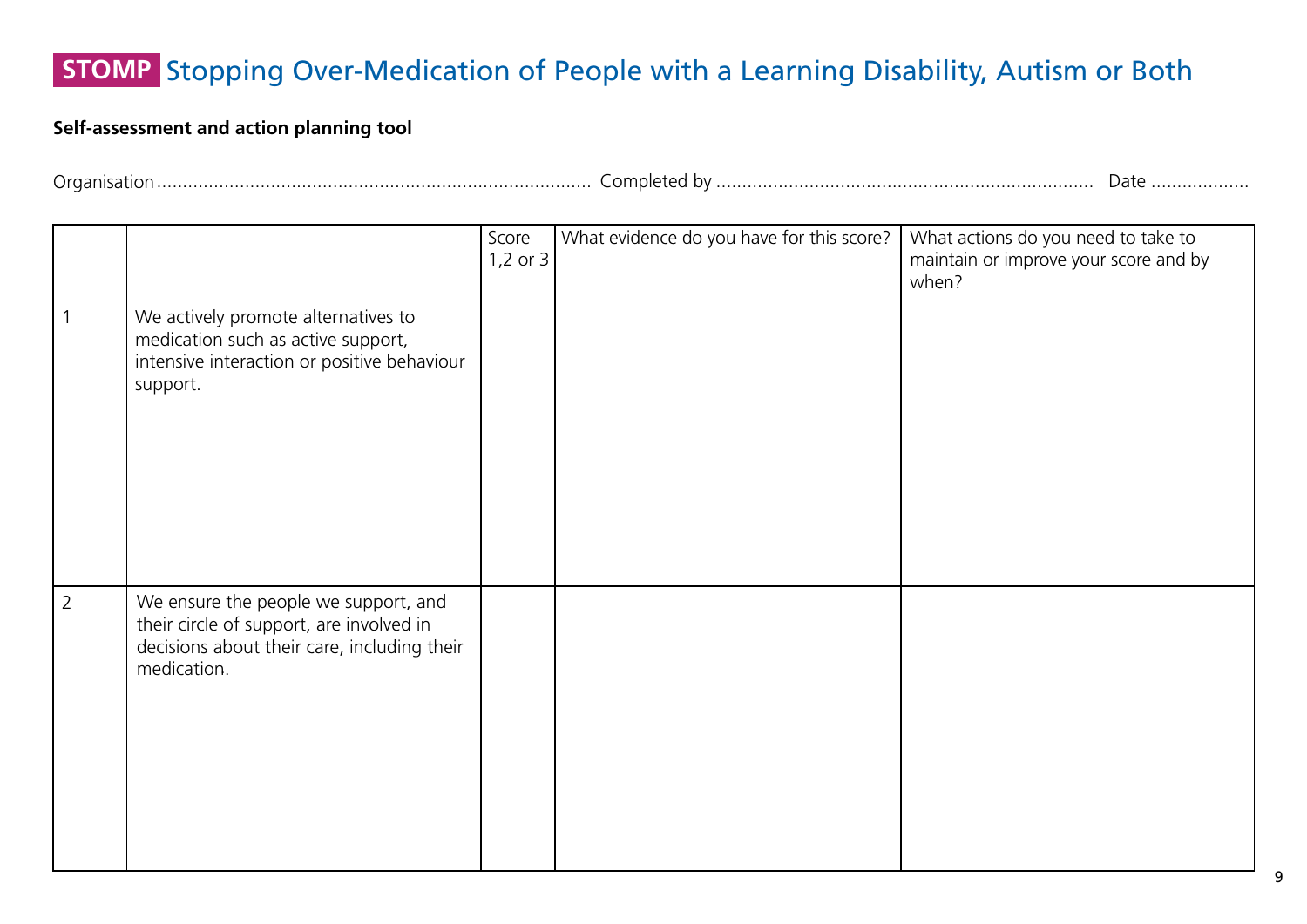|                |                                                                                                                       | Score<br>1,2 or $3$ | What evidence do you have for this score? | What actions do you need to take to<br>maintain or improve your score and by<br>when? |
|----------------|-----------------------------------------------------------------------------------------------------------------------|---------------------|-------------------------------------------|---------------------------------------------------------------------------------------|
| $\overline{3}$ | We ensure all staff have an understanding<br>of psychotropic medication, including its<br>main uses and side effects. |                     |                                           |                                                                                       |
| $\overline{4}$ | We encourage staff to speak up if they<br>have a concern that a person we support<br>may be over-medicated.           |                     |                                           |                                                                                       |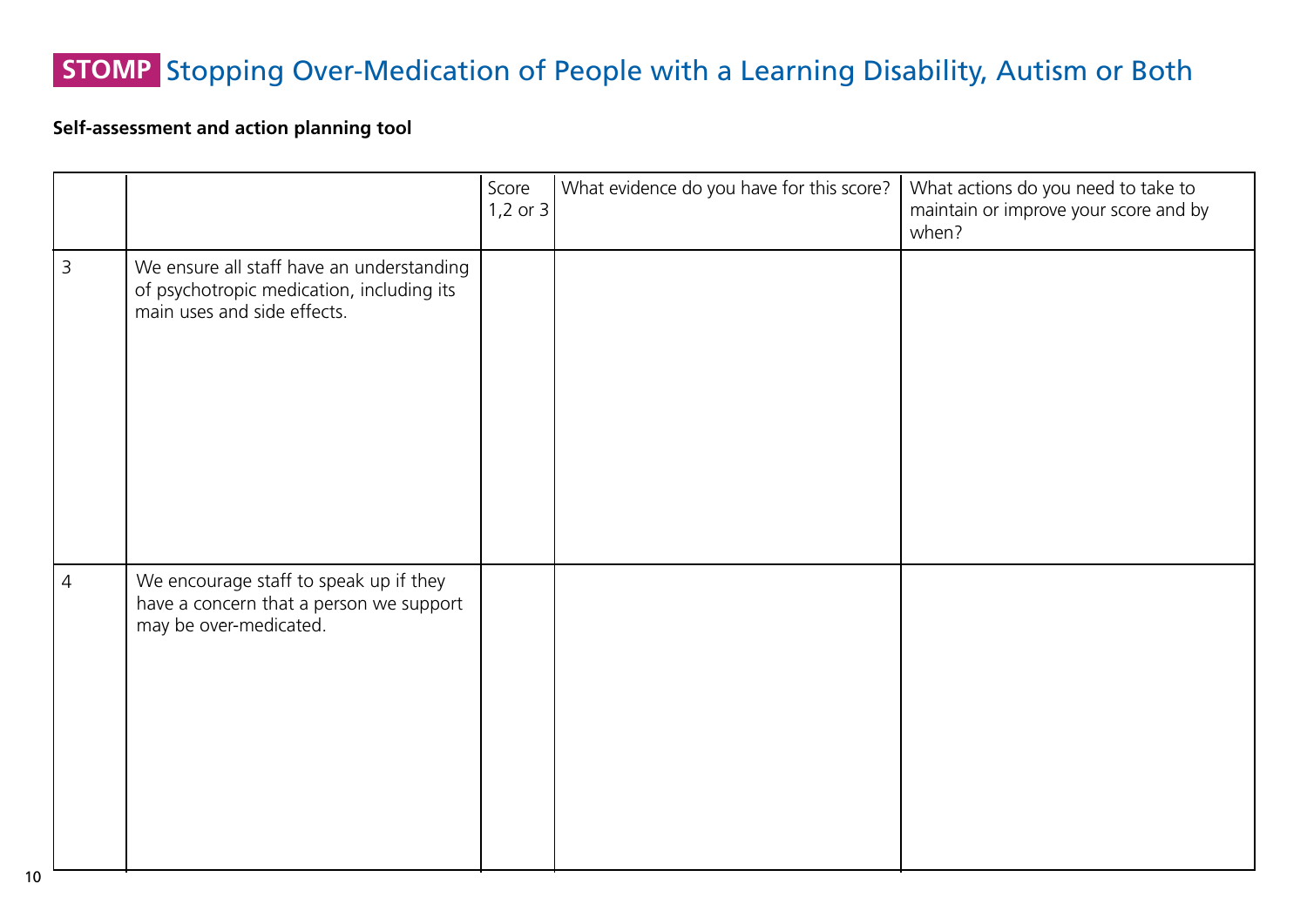|   |                                                                                                        | Score<br>1,2 or $3$ | What evidence do you have for this score? | What actions do you need to take to<br>maintain or improve your score and by<br>when? |
|---|--------------------------------------------------------------------------------------------------------|---------------------|-------------------------------------------|---------------------------------------------------------------------------------------|
| 5 | We maintain accurate records about the<br>health, wellbeing and behaviour of the<br>people we support. |                     |                                           |                                                                                       |
| 6 | We support people to have regular reviews<br>of their medication.                                      |                     |                                           |                                                                                       |